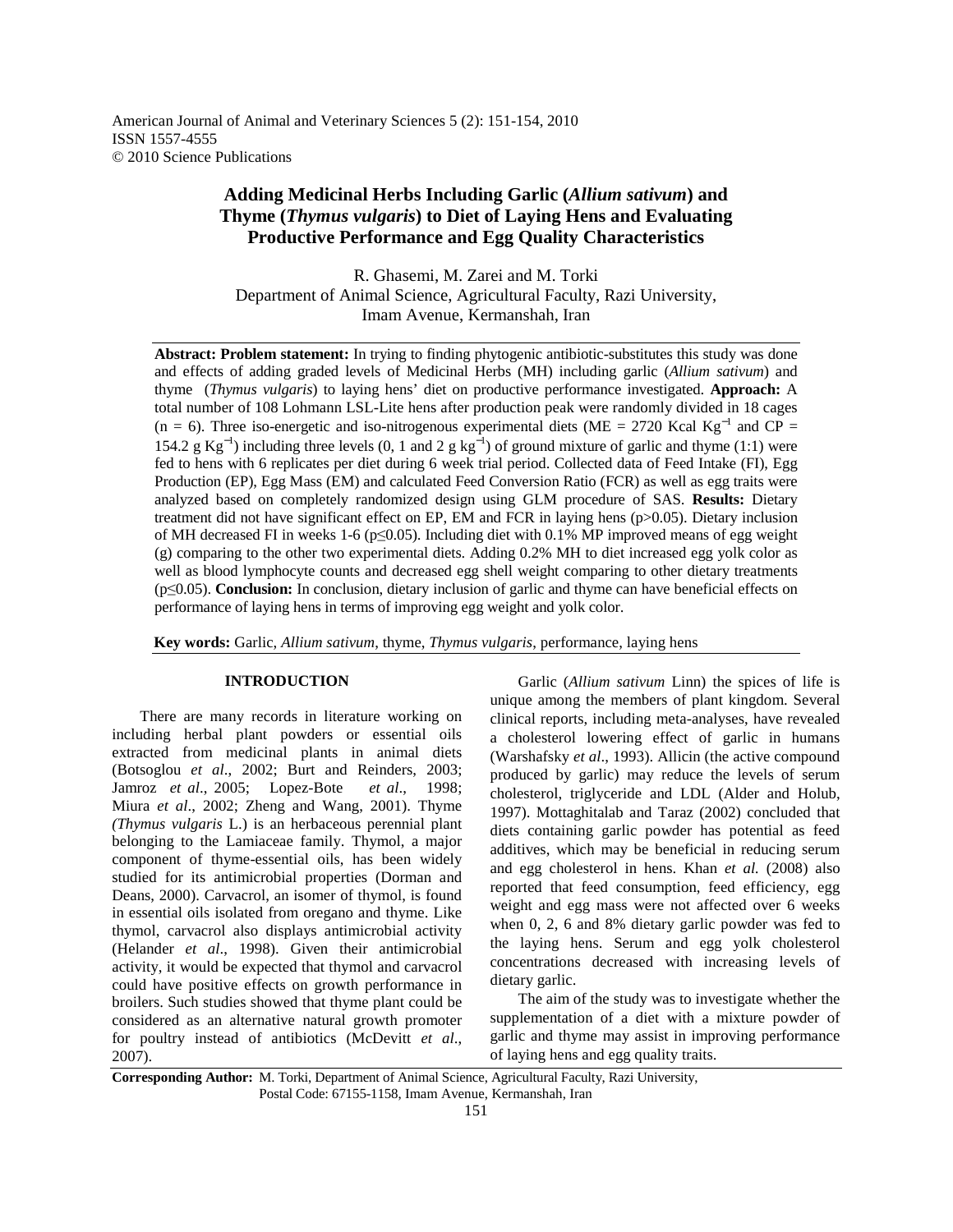## **MATERIALS AND METHODS**

 A total number of 108, 32 week old laying hens with an average body weight of  $(1350\pm100)$  g) were housed in an environmentally controlled house. A cornsoybean-based layer ration (ME = 2720 kcal  $kg^{-1}$  and  $CP = 154.2$  g kg<sup>-1</sup>) and water were provided *ad libitum*. The daily photoperiod consisted of 16 h of light and 8 h of darkness (16L:8D). Temperature was maintained at  $22\pm1$ °C throughout the experimental period. Eggs were collected daily. Thirty six hens were assigned randomly to each of three treatment groups. One group served as a control and the other two groups were fed with diets included 0.1 or 0.2% ground powder mixture of garlic and thyme from the beginning of week 32-39 of age. On week 37 of age, egg were taken from each experimental group for two consecutive days and albumen weight, yolk weight, shell weight and egg quality were measured at day 1 (fresh laid eggs). Egg

mass was calculated on weeks where egg weights were measured. The collected data were subjected to analysis of variance using the GLM procedure of SAS Institute (2000).

#### **RESULTS**

In this experiment, EP  $(\%)$  and EM (g hen<sup>-1</sup> day<sup>-1</sup>) were not affected by dietary treatment (Table 1). Dietary inclusion of MH decreased FI (weeks 1-6); however, did not affect FCR (Table 2). Average of egg weight (g) was increased in hens fed diet included 0.1% MH comparing to control or 2% MHincluded diet (Table 3). Among the measured egg quality characteristics which are presented in Table 4, yolk index, Haugh unit and egg shell thickness were not significantly affected by dietary treatment; however, including diets with 2% MH increased egg yolk color and decreased shell weight (p≤0.01).

Table 1: Effect of dietary inclusion of ground mixture of garlic and thyme on egg production (%) and egg mass (g hen<sup>-1</sup> day<sup>-1</sup>) in laying hens Egg production  $(\%)$  Egg mass (g hen<sup>-1</sup>  $\Gamma$ ga masa (a ban<sup>-1</sup> day<sup>−1</sup>) )

|                     | $Egg$ production (70) |            |          | $E_{\rm xx}$ mass (g neit day) |            |          |
|---------------------|-----------------------|------------|----------|--------------------------------|------------|----------|
|                     | 1-3 week              | $3-6$ week | 1-6 week | 1-3 week                       | $3-6$ week | 1-6 week |
| Treatment control   | 96.290                | 92.980     | 94.640   | 59.180                         | 57.220     | 58.200   |
| Herbal mixture 0.1% | 95.600                | 93.940     | 94.770   | 59.960                         | 59.250     | 59.600   |
| Herbal mixture 0.2% | 95.760                | 93.910     | 94.840   | 58.780                         | 58.190     | 58.490   |
| P value             | 0.780                 | 0.840      | 0.980    | 0.360                          | 0.320      | 0.280    |
| <b>SEM</b>          | 0.375                 | 0.538      | 0.332    | 0.422                          | 0.716      | 0.395    |

Table 2: Effect of dietary inclusion of ground mixture of garlic and thyme on feed intake (g hen<sup>-1</sup> day<sup>-1</sup>) and feed conversion ratio (g: g) in laying hens

|                     | Feed intake $(g \text{ hen}^{-1} \text{day}^{-1})$ |            |               | Feed conversion ratio $(g; g)$ |            |          |
|---------------------|----------------------------------------------------|------------|---------------|--------------------------------|------------|----------|
|                     | $1-3$ week                                         | $3-6$ week | 1-6 week      | 1-3 week                       | $3-6$ week | 1-6 week |
| Treatment control   | 120.000                                            | 119.720    | $119.860^a$   | 2.030                          | 2.090      | 2.060    |
| Herbal mixture 0.1% | 118.640                                            | 116.960    | $117.810^{b}$ | 1.980                          | 1.980      | 1.980    |
| Herbal mixture 0.2% | 118.990                                            | 117.280    | $118.140^b$   | 2.020                          | 2.020      | 2.020    |
| P value             | 0.070                                              | 0.140      | 0.030         | 0.250                          | 0.120      | 0.110    |
| <b>SEM</b>          | 0.364                                              | 0.624      | 0.257         | 0.016                          | 0.024      | 0.010    |

Table 3: Effect of dietary inclusion of ground mixture of garlic and thyme on egg weight (g) in laying hens

|                     | Egg weight $(g)$    |                     |                     |  |  |
|---------------------|---------------------|---------------------|---------------------|--|--|
|                     | $1-3$ week          | $3-6$ week          | $1-6$ week          |  |  |
| Treatment control   | $61.470^b$          | $61.530^{b}$        | 61.500 <sup>b</sup> |  |  |
| Herbal mixture 0.1% | $62.750^{\rm a}$    | $63.060^{\rm a}$    | $62.900^{\rm a}$    |  |  |
| Herbal mixture 0.2% | 61.390 <sup>b</sup> | 61.960 <sup>b</sup> | $61.680^{b}$        |  |  |
| P value             | 0.050               | 0.010               | 0.020               |  |  |
| <b>SEM</b>          | 0.239               | 0.236               | 0.266               |  |  |

Table 4: Effect of dietary inclusion of ground mixture of garlic and thyme on egg quality parameters

|                     | Egg index | Yolk color-    | Yolk index | Haugh unit | Shell weight      | Shell thickness |
|---------------------|-----------|----------------|------------|------------|-------------------|-----------------|
| Treatment control   | 74.67     | $8.33^{b}$     | 46.98      | 70.28      | 7.26 <sup>a</sup> | 37.83           |
| Herbal mixture 0.1% | 75.29     | $8.50^{b}$     | 47.18      | 69.42      | 7.06 <sup>a</sup> | 37.83           |
| Herbal mixture 0.2% | 76.18     | $9.50^{\circ}$ | 47.94      | 66.36      | 6.60 <sup>b</sup> | 35.33           |
| P value             | 0.28      | 0.01           | 0.34       | 0.06       | 0.01              | 0.06            |
| <b>SEM</b>          | 0.38      | 0.19           | 0.43       | 0.74       | 0.10              | 0.51            |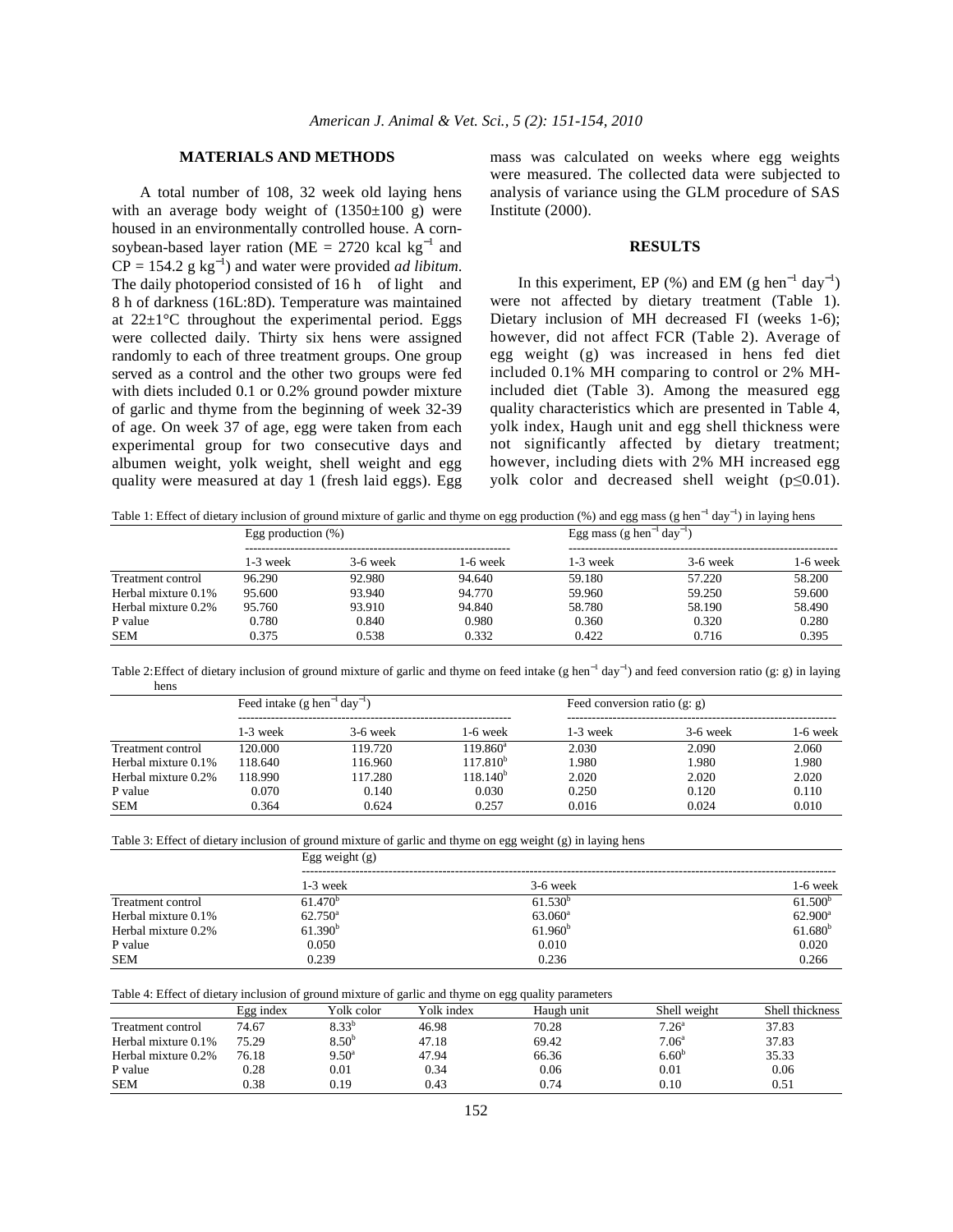| Table 5: Effect of dietary inclusion of ground mixture of garlic and thyme on blood lipids |             |         |            |         |  |  |
|--------------------------------------------------------------------------------------------|-------------|---------|------------|---------|--|--|
|                                                                                            | Cholesterol | TG      | <b>HDL</b> | LDL     |  |  |
| Treatment control                                                                          | 167.000     | 2057.00 | 50.750     | 95.250  |  |  |
| Herbal mixture 0.1%                                                                        | 181.500     | 1940.00 | 59,000     | 109.500 |  |  |
| Herbal mixture 0.2%                                                                        | 199.250     | 1766.00 | 59.250     | 123.750 |  |  |
| P value                                                                                    | 0.430       | 0.91    | 0.520      | 0.430   |  |  |
| <b>SEM</b>                                                                                 | 9.711       | 249.80  | 3.232      | 8.522   |  |  |

*American J. Animal & Vet. Sci., 5 (2): 151-154, 2010* 

Table 6: Effect of dietary inclusion of ground mixture of garlic and thyme on white blood cell counts

|                     | Heterophile | Lymphocyte          | Monocyte | Eosinophile | Basophile |
|---------------------|-------------|---------------------|----------|-------------|-----------|
|                     | (%)         | (%)                 | (%)      | (96)        | (% )      |
| Treatment control   | 35.500      | 58.500 <sup>b</sup> | 2.160    | 1.830       | 2.000     |
| Herbal mixture 0.1% | 37.830      | $57.660^b$          | 1.000    | 0.830       | 2.500     |
| Herbal mixture 0.2% | 29.500      | $66.660^{\circ}$    | 0.830    | 0.500       | 4.160     |
| P value             | 0.060       | < 0.010             | 0.510    | 0.080       | 0.060     |
| <b>SEM</b>          | .507        | 1.346               | 0.491    | 0.261       | 0.403     |

As it is presented in Table 5, dietary MH inclusion did not affect plasma levels of cholesterol, triglyceride, HDL and LDL (p>0.05). White blood cell counts (% of total) which are shown in Table 6 were not affected by dietary supplementation by MH, except for lymphocyte that was higher in hens fed diets included 2% MH comparing to the two other experimental diets ( $p \leq 0.01$ ). The results of this research project presented in the "First Seminar of Medicinal Plants", Jahad Daneshgahi, Kordestan Branch, Sanandaj, Iran.

## **DISCUSSION**

 In this study, EP, EM and FCR were not affected by dietary MP-inclusion; however, FI decreased. Chowdhury *et al*. (2002) also reported no differences among garlic-included diets in EW, EM, FI, FCR and BW gain as averaged over 6 week trial period. Zeweil *et al*. (2006) who supplemented diets with 1.0- 2.0 g of thyme flowers  $kg^{-1}$  reported no significant improvements for means EP, EW, EM and FCR when Japanese quail hens were fed with 1.0 g thyme flowers compared with control.

 Means of egg weight were increased in hens fed diet included 0.1% MH comparing to control or 2% MH-included diet. Among the measured egg quality characteristics yolk index, Haugh unit and egg shell thickness were not significantly affected by dietary treatment; however, including diets with 2% MH increased egg yolk color and decreased shell weight. In the study by Chowdhury *et al*. (2002) yolk weight responded quadratically with increasing levels of dietary garlic and differed among strains.

 In the present study, dietary including MH did not affect plasma levels of cholesterol, triglyceride, HDL and LDL. It has been reported that serum and egg yolk cholesterol concentrations decreased linearly with increasing levels of dietary garlic (Chowdhury *et al*., 2002). Clinical reports, including meta-analyses, have described the hypocholesterolemic effect of garlic in

humans (Silagy and Neil, 1994; Warshafsky *et al*., 1993). Some studies, however, suggested that commercial garlic oil, garlic powder and commercially available garlic extract may not be hypocholesterolemic (Berthold *et al*., 1998; Isaacsohn *et al*., 1998; McCrindle *et al*., 1998). Although the reason for this is unknown, it likely relates to preparation methods, the stability of chemical components and the duration of the study (Amagase *et al*., 2001).

### **CONCLUSION**

 From the result of this investigation it can be concluded that dietary inclusion of garlic and thyme can have beneficial effects on performance of laying hens in terms of improving yolk color. As far as supplementing diets with garlic and thyme in the present study decreased FI and increased egg weight with no adverse effect on EP and EM, this kind of feed additive would be beneficial in egg production industry.

#### **ACKNOWLEDGMENT**

 The authors appreciate the research center of Jahade Daneshgahi of Kurdistan branch for their financial support.

### **REFERENCES**

- Alder, A.J. and B.J. Holub, 1997. Effect of garlic and fish-oil supplementation on serum lipid and lipoprotein concentrations in hypercholesterolemic men. Am. J. Clin. Nutr., 65: 445-450. http://www.ajcn.org/cgi/content/abstract/65/2/445
- Amagase, H., B.L. Petesch, H. Matsuura, S. Kasuga and Y. Itakura, 2001. Intake of garlic and its bioactive components. J. Nutr., 131: 9555S-9625S. http://jn.nutrition.org/cgi/content/abstract/131/3/955S